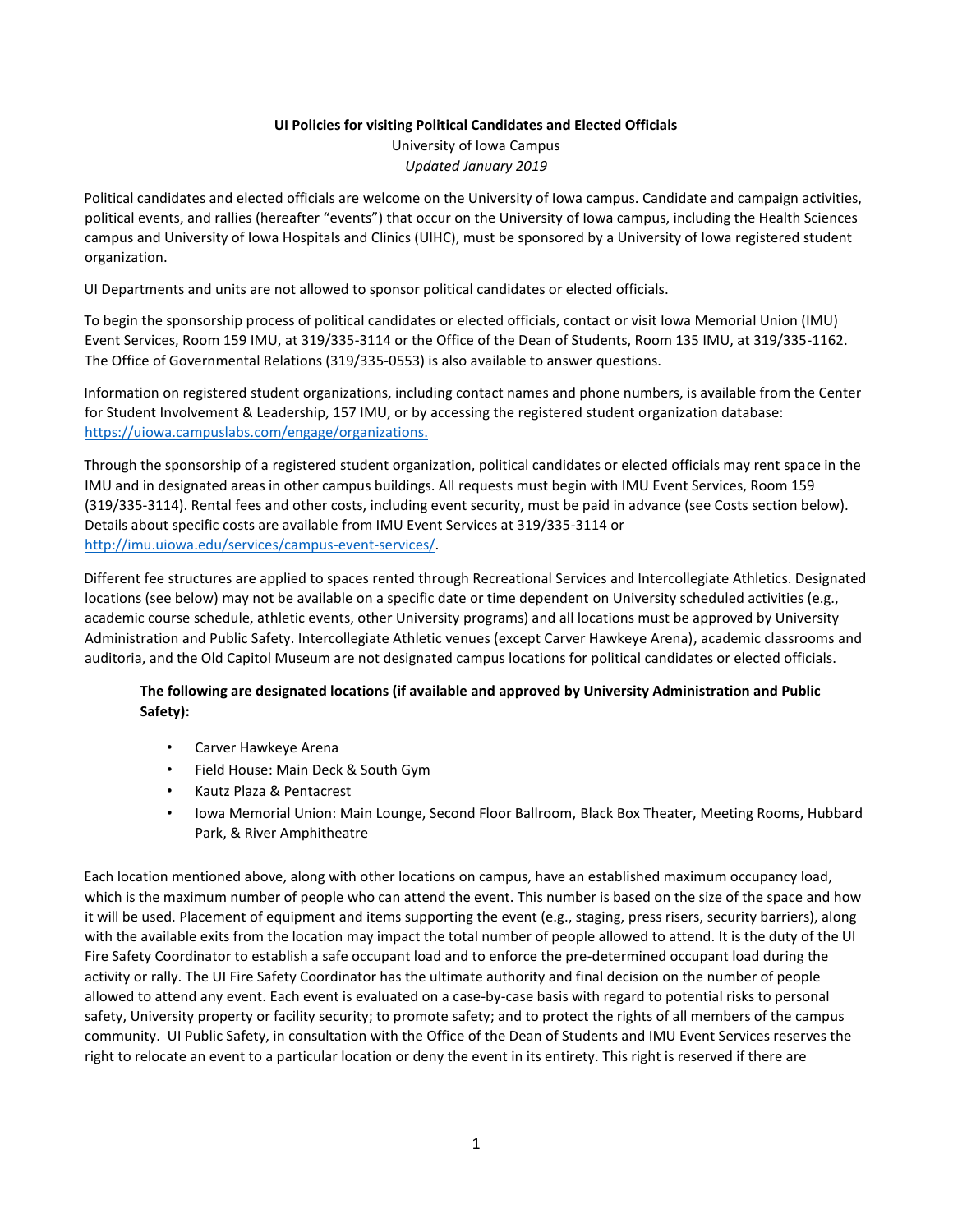anticipated security challenges and/or safety concerns. The safety of the campus community is the utmost priority for all events.

Events sponsored by a UI registered student organization that feature a political candidate or elected official may require the Critical Incident Management Plan regarding Civil Protest to be activated. Those policies may be found in this document as policies related to spontaneous, non-sponsored protest and a[t: https://uiowa.edu/critical-incident-plan/civil-protest.](https://uiowa.edu/critical-incident-plan/civil-protest) The University will provide a designated protest area for those with opposing viewpoints to protest during events that feature a political candidate or elected official. This designated protest area will be monitored by UI Administration and UI Public Safety and will be advertised as a protest location to the public.

Registered student organizations may sponsor a political candidate or elected official event on the UI Pentacrest or Kautz Plaza. These requests must be submitted to Event Services, Iowa Memorial Union, Room 159 IMU (319/335-3114) and follow all UI outdoor space policies. All events are subject to regulations, including restrictions on time, place, and the use of amplified sound. A student member of the sponsoring registered student organization must make the reservation. Events are prohibited on the steps of the Old Capitol building.

It is the responsibility of the Associate Dean of Students and Executive Director of the IMU or Associate Director of the IMU to alert UI officials and departments of political candidates or elected officials events sponsored by registered student organizations. Depending on circumstances, other departments or officials may be required to assist in the planning of sponsored events featuring political candidates or elected officials. The following departments will be notified and involvement may be required from:

- Office of the President
- Office of the Provost
- Office of the Vice President for Student Life
- Office of the Dean of Students
- Center for Student Involvement & Leadership
- Chief Diversity Office
- Iowa Memorial Union
- Facilities Management
- Recreational Services (if a Recreational Services facility is utilized)
- Department of Intercollegiate Athletics Facilities Director (if an Intercollegiate Athletics Facility is used)  $\Box$ Office of Strategic Communication
- Departments of UI Public Safety, UI Emergency Management, UI Fire Safety, & Johnson County Ambulance Service
- University of Iowa Hospitals & Clinics Emergency Management Coordinator
- Department of Parking and Transportation
- Shared Governance Organizations (University of Iowa Student Government, Graduate & Professional Student Government, Faculty Senate, and UI Staff Council)
- University of Iowa Hospitals & Clinics
- University Human Resources
- University Libraries
- University Museums

Pre-meetings with all parties and event organizers are required. UI Public Safety must be notified immediately if executive protection detail (not United States Secret Service) will be armed. Contact information for those individuals must be provided from political candidates or elected officials.